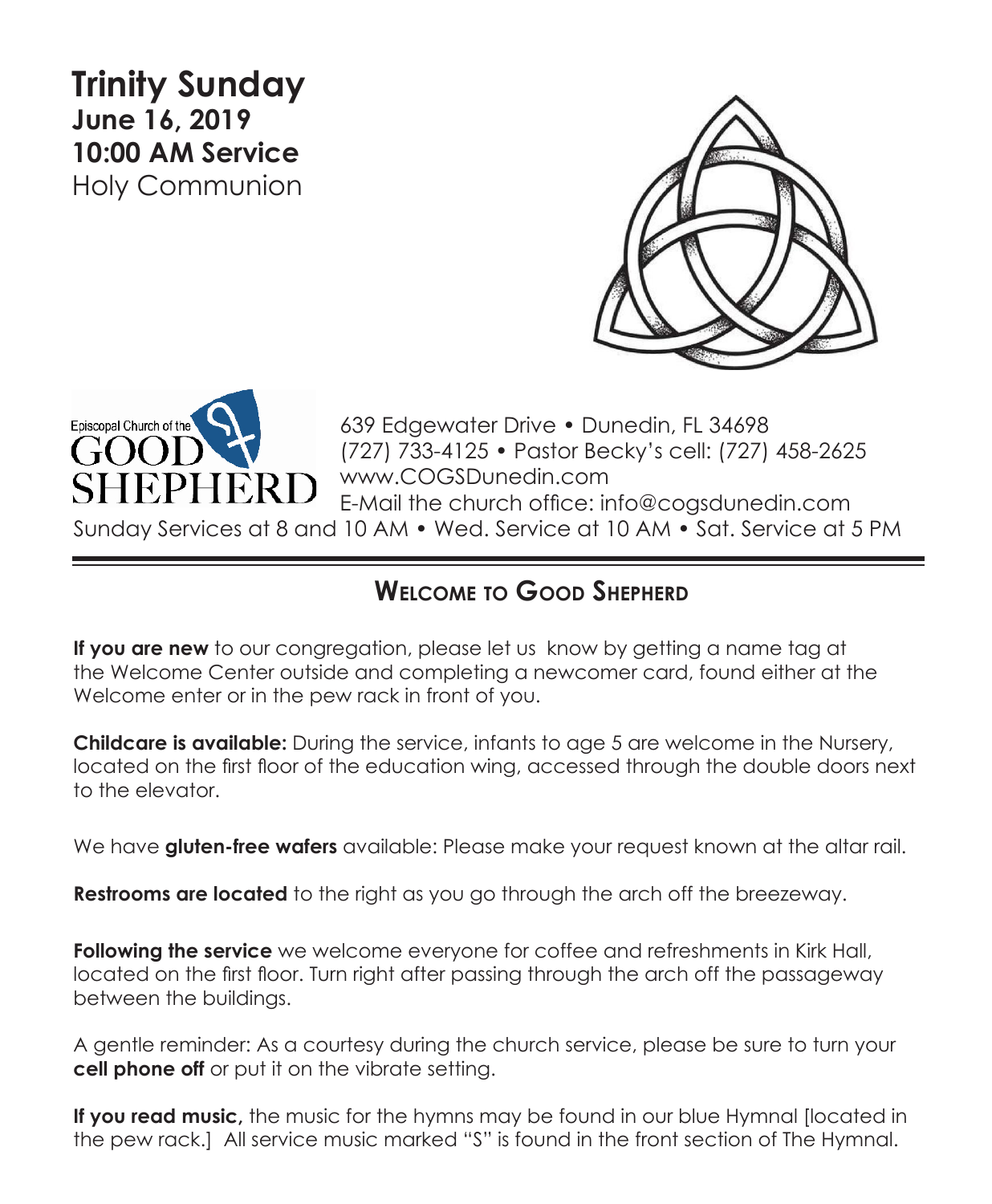## **Gathering for Worship**

*[During the Prelude, please prepare for worship by observing attentive silence.]*

#### **Prelude** *Praise to the Lord, the Almighty!* J.Walther

*[Please stand when the chimes sound.]*

Symbols in the Bulletin:  $\mathbb D$  Priest,  $\mathbb D$  Deacon, **G** Congregation,  $\mathbb D$  Leader,  $\mathbb D$  Everyone.

**Gathering Hymn** *Holy, Holy, Holy! Lord God Almighty!* 362, vs. 1,2,4

*[Please stand.]*

C *Holy, holy, holy! Lord God Almighty! Early in the morning our song shall rise to thee: Holy, holy, holy! Merciful and mighty, God in three Persons, blessèd Trinity.*

*Holy, holy, holy! All the saints adore thee, casting down their golden crowns around the glassy sea; cherubim and seraphim falling down before thee, which wert, and art, and evermore shalt be.*

*Holy, holy, holy! Lord God Almighty! All thy works shall praise thy Name, in earth, and sky, and sea; Holy, holy, holy! Merciful and mighty, God in three Persons, blessèd Trinity.*

**Welcome, Announcements and Mission Moment**

*[Please be seated.]*

#### **Acclamation**

*[Please stand.]*

- P Blessed be God: Father, Son, and Holy Spirit.
- C **And blessed be his kingdom, now and for ever. Amen.**

### **Collect for Purity**

- P Let us pray together…
- C **Almighty God, to you all hearts are open, all desires known, and from you no secrets are hid: Cleanse the thoughts of our hearts by the inspiration of your Holy Spirit, that we may perfectly love you, and worthily magnify your holy Name; through Christ our Lord. Amen.**

### **Hymn of Praise** *Praise to the Lord* 390, vs. 1,4

a *Praise to the Lord, the Almighty, the King of creation; O my soul, praise him, for he is thy health and salvation: join the great throng, psaltery, organ, and song, sounding in glad adoration.*

*Praise to the Lord! O let all that is in me adore him! All that hath life and breath come now with praises before him! Let the amen sound from his people again; gladly for ever adore him.*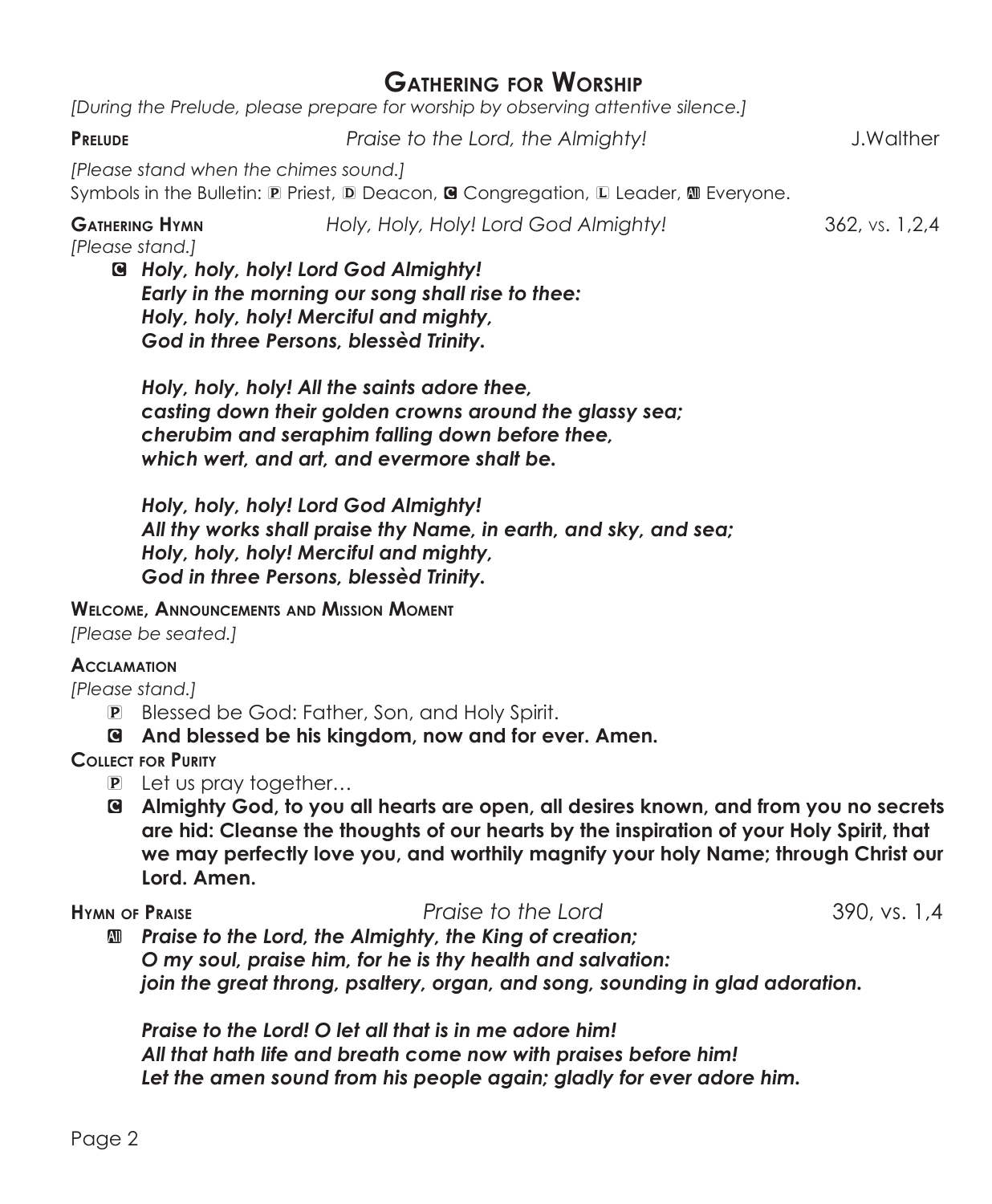#### **Collect of the Day**

- P The Lord be with you.
- C **And also with you.**
- P Let us pray… Almighty Creator and ever-living God: we worship your glory, eternal Three-in-One, and we praise your power, majestic One-in-Three. Keep us steadfast in this faith, defend us in all adversity, and bring us at last into your presence, where you live in endless joy and love, Father, Son, and Holy Spirit, one God, now and forever.

### C **Amen.**

# **Word of God**

**The Readings:** Proverbs 8:1–4, 22–31 • Psalm 8 • Romans 5:1–5 • John 16:12–15 *[Please be seated.]*

The First Reading:

L *The First Reading is taken from Proverbs, chapter 8…*

 Doesn't Wisdom cry out and Understanding shout? Atop the heights along the path, at the crossroads she takes her stand. By the gate before the city, at the entrances she shouts: I cry out to you, people; my voice goes out to all of humanity.

The Lord created me at the beginning of his way, before his deeds long in the past. I was formed in ancient times, at the beginning, before the earth was. When there were no watery depths, I was brought forth, when there were no springs flowing with water. Before the mountains were settled, before the hills, I was brought forth; before God made the earth and the fields or the first of the dry land.

 I was there when he established the heavens, when he marked out the horizon on the deep sea, when he thickened the clouds above, when he secured the fountains of the deep, when he set a limit for the sea, so the water couldn't go beyond his command, when he marked out the earth's foundations.

 I was beside him as a master of crafts. I was having fun, smiling before him all the time, frolicking with his inhabited earth and delighting in the human race.

- L The Word of the Lord.
- C **Thanks be to God.**

Metrical Psalm 8: [Tune: *O, For a Thousand Tongues*]

*O Lord our God, in all the earth Your great Name is extolled; Your majesty is far beyond What heaven itself can hold.*

*You have ordained that children's lips Should praise your Name today, That all your enemies and foes Should have no more to say.*

*When I look up and see the moon And stars in heaven above, Lord, why should you remember us And visit us in love?*

*Yet you have made us only less In honor and renown Than all the heavenly hosts above. You set on us a crown.*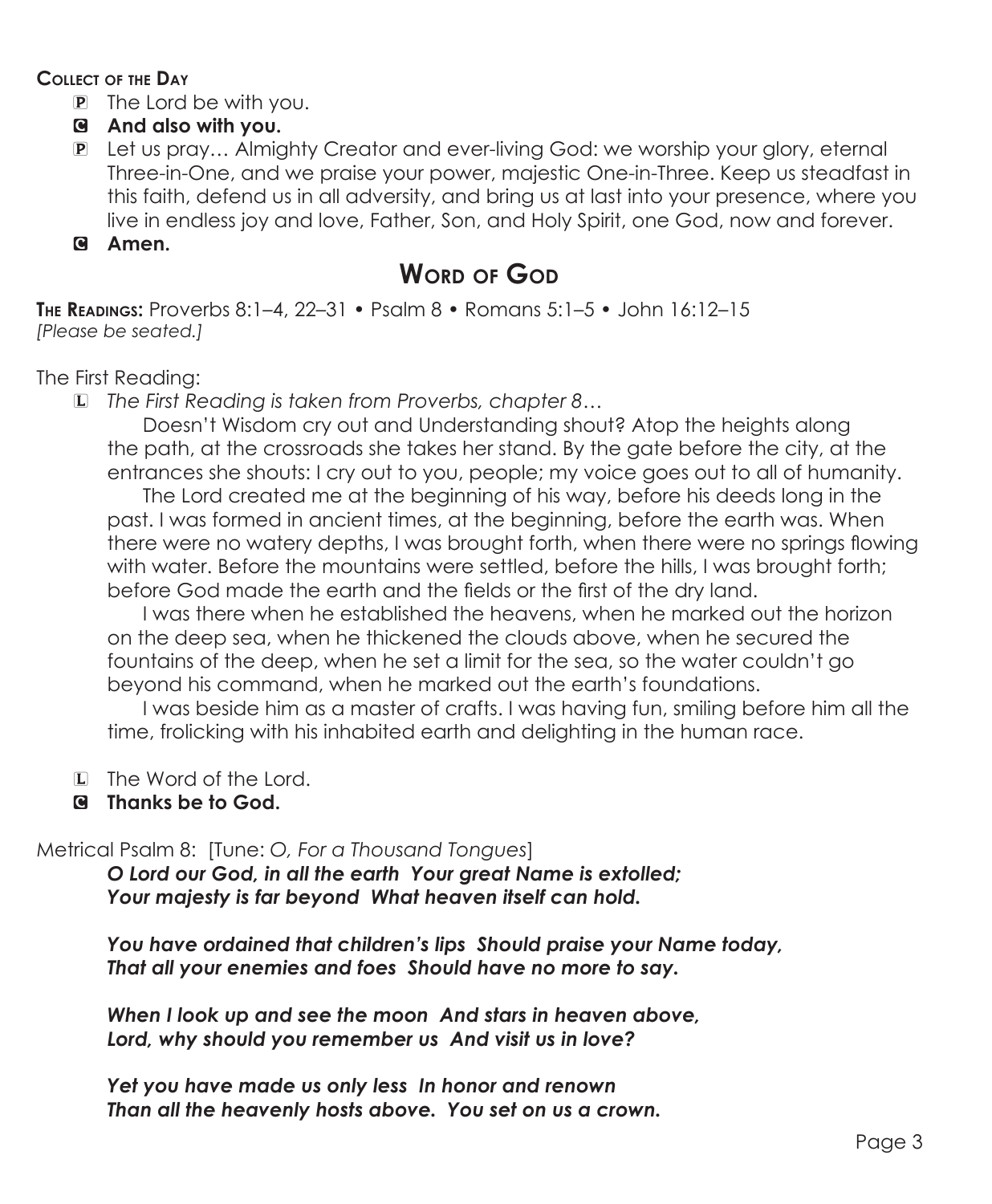The Second Reading:

L *The Second Reading is taken from Romans, chapter 5…*

Therefore, since we have been made righteous through his faithfulness, we have peace with God through our Lord Jesus Christ. We have access by faith into this grace in which we stand through him, and we boast in the hope of God's glory. But not only that! We even take pride in our problems, because we know that trouble produces endurance, endurance produces character, and character produces hope. This hope doesn't put us to shame, because the love of God has been poured out in our hearts through the Holy Spirit, who has been given to us.

- L The Word of the Lord.
- C **Thanks be to God.**



The Gospel:

- D The Holy Gospel of our Lord Jesus Christ according to John.
- C **Glory to you, Lord Christ.**
- D "I have much more to say to you, but you can't handle it now. However, when the Spirit of Truth comes, he will guide you in all truth. He won't speak on his own, but will say whatever he hears and will proclaim to you what is to come. He will glorify me, because he will take what is mine and proclaim it to you. Everything that the Father has is mine. That's why I said that the Spirit takes what is mine and will proclaim it to you.
- D The Gospel of the Lord.
- C **Praise to you, Lord Christ.**

**SERMON** Becky Robbins-Penniman

*[Please be seated.]*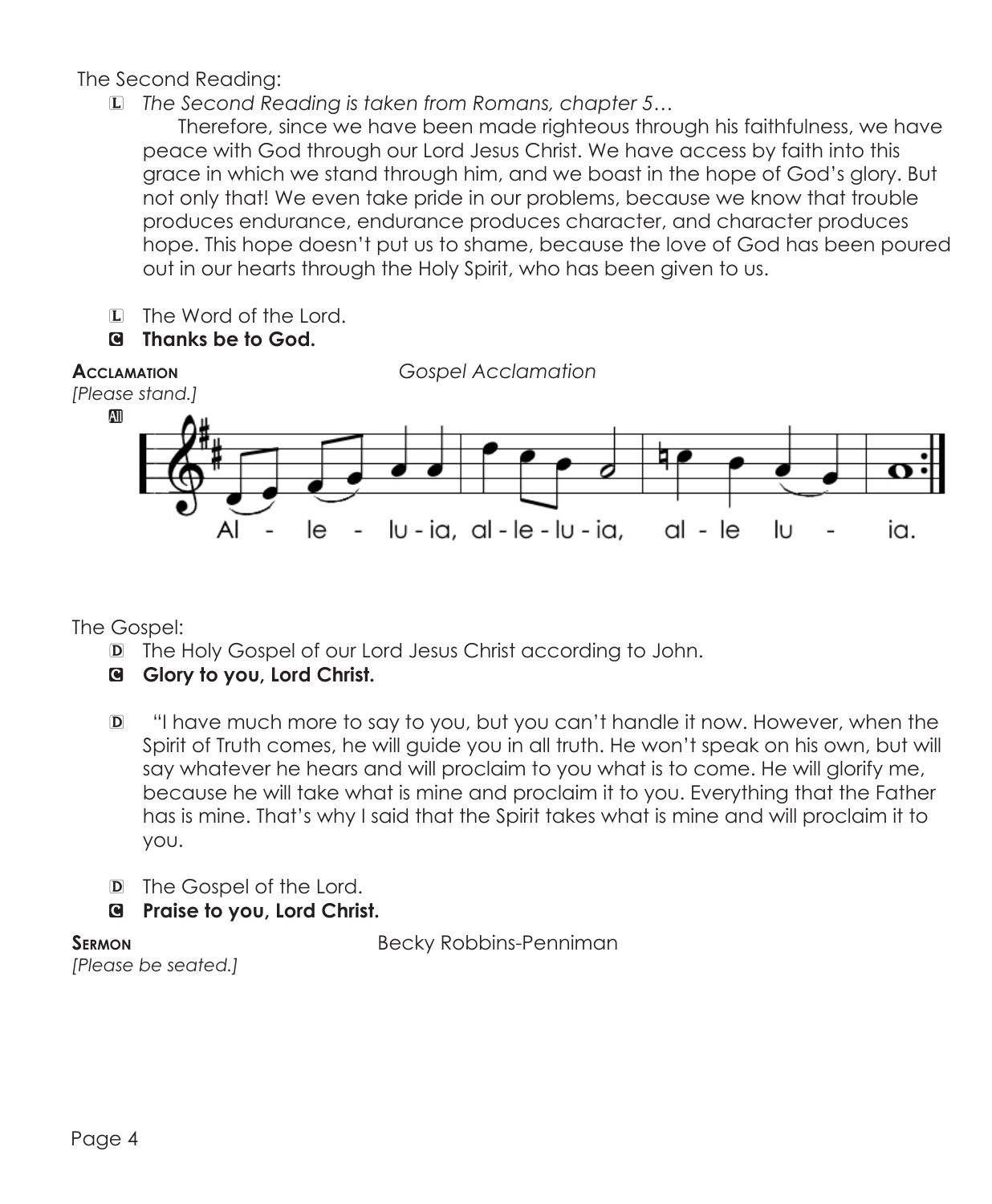a *Come, join the dance of Trinity, before all worlds begun the interweaving of the Three, the Father, Spirit, Son. The universe of space and time did not arise by chance, but as the Three, in love and hope, made room within their dance.*

*Come, see the face of Trinity, newborn in Bethlehem; then bloodied by a crown of thorns outside Jerusalem. The dance of Trinity is meant for human flesh and bone; when fear confines the dance in death, God rolls away the stone.*

*Come, speak aloud of Trinity, as wind and tongues of flame set people free at Pentecost to tell the Savior's name. We know the yoke of sin and death, our necks have worn it smooth; go tell the world of weight and woe that we are free to move!*

*Within the dance of Trinity, before all worlds begun, we sing the praises of the Three, the Father, Spirit, Son. Let voices rise and interweave, by love and hope set free, to shape in song this joy, this life: the dance of Trinity.*

#### **The Nicene Creed**

*[Please stand.]*

a **We believe in one God, the Father, the Almighty, maker of heaven and earth, of all that is, seen and unseen.**

 **We believe in one Lord, Jesus Christ, the only Son of God, eternally begotten of the Father, God from God, Light from Light, true God from true God, begotten, not made, of one Being with the Father. Through him all things were made. For us and for our salvation he came down from heaven: by the power of the Holy Spirit he became incarnate from the Virgin Mary, and was made man. For our sake he was crucified under Pontius Pilate; he suffered death and was buried. On the third day he rose again in accordance with the Scriptures; he ascended into heaven and is seated at the right hand of the Father. He will come again in glory to judge the living and the dead, and his kingdom will have no end.**

 **We believe in the Holy Spirit, the Lord, the giver of life, who proceeds from the Father and the Son. With the Father and the Son he is worshiped and glorified. He has spoken through the Prophets. We believe in one holy catholic and apostolic Church. We acknowledge one baptism for the forgiveness of sins. We look for the resurrection of the dead, and the life of the world to come. Amen.**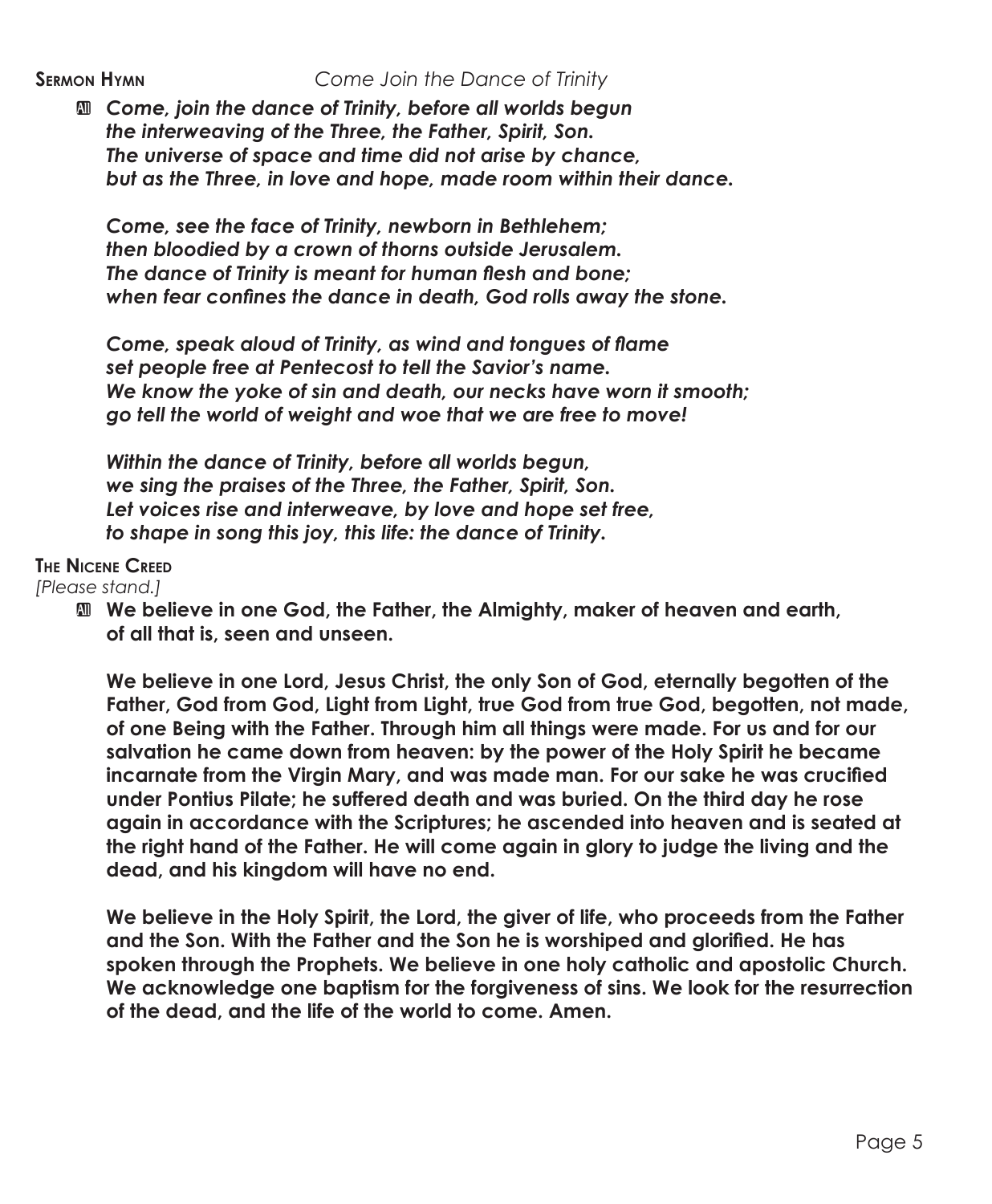#### **Prayers of the People**

*[Please stand, kneel, or sit, as you choose.]*

- D Heavenly Father, you have promised to hear when we pray in the name of your Son. Therefore, in confidence and trust we pray for the Church.
- L Father, enliven the Church for its mission,
- C **that we may be salt of the earth and light to the world.**
- L Breathe fresh life into your people.
- C **Give us power to reveal Christ in word and action.**
- L We pray for the world: we pray for our elected leaders, and implore that you will lead us and every nation into the ways of justice and peace. God of truth, inspire with your wisdom those whose decisions affect the lives of others
- C **that all may act with integrity and courage.**
- L Give grace to all whose lives are linked with ours.
- C **May we serve Christ in one another, and love as he loves us.**
- L We pray for the community, especially those listed in the weekly bulletin, and for those in need, especially … [*add names from notebook*] and those we now name aloud or in our hearts [leave time…]. God of hope, comfort and restore all who suffer in body, mind or spirit, and make us willing agents of your compassion.
- C **Strengthen us as we share in making people whole, that all may know the power of your healing love.**
- L We give you thanks for all the blessings of this life, especially the flowers given today, and for the blessings that we now name silently or aloud. [*Leave time…*]. Awaken in us a sense of wonder for the earth and all that is in it.
- C **Teach us to care creatively for its resources.**
- L We remember those who have died and those who mourn especially… [*add names from notebook*]. We remember with thanksgiving those near to us who have whose absence still leaves a hole in our hearts; I invite you to say their names, silently or aloud [*leave time …*]. We pray for all who have died in the faith of Christ, and those whose faith is known to you alone.
- C **Father, into your hands we commend them.**
- L Lord, you have called us to serve you. We pray for ourselves and our ministries.
- C **Grant that we may walk in your presence: your love in our hearts, your truth in our minds, your strength in our wills, until, at the end of our journey, we know the joy of our homecoming and the welcome of your embrace, through Jesus Christ our Lord. Amen.**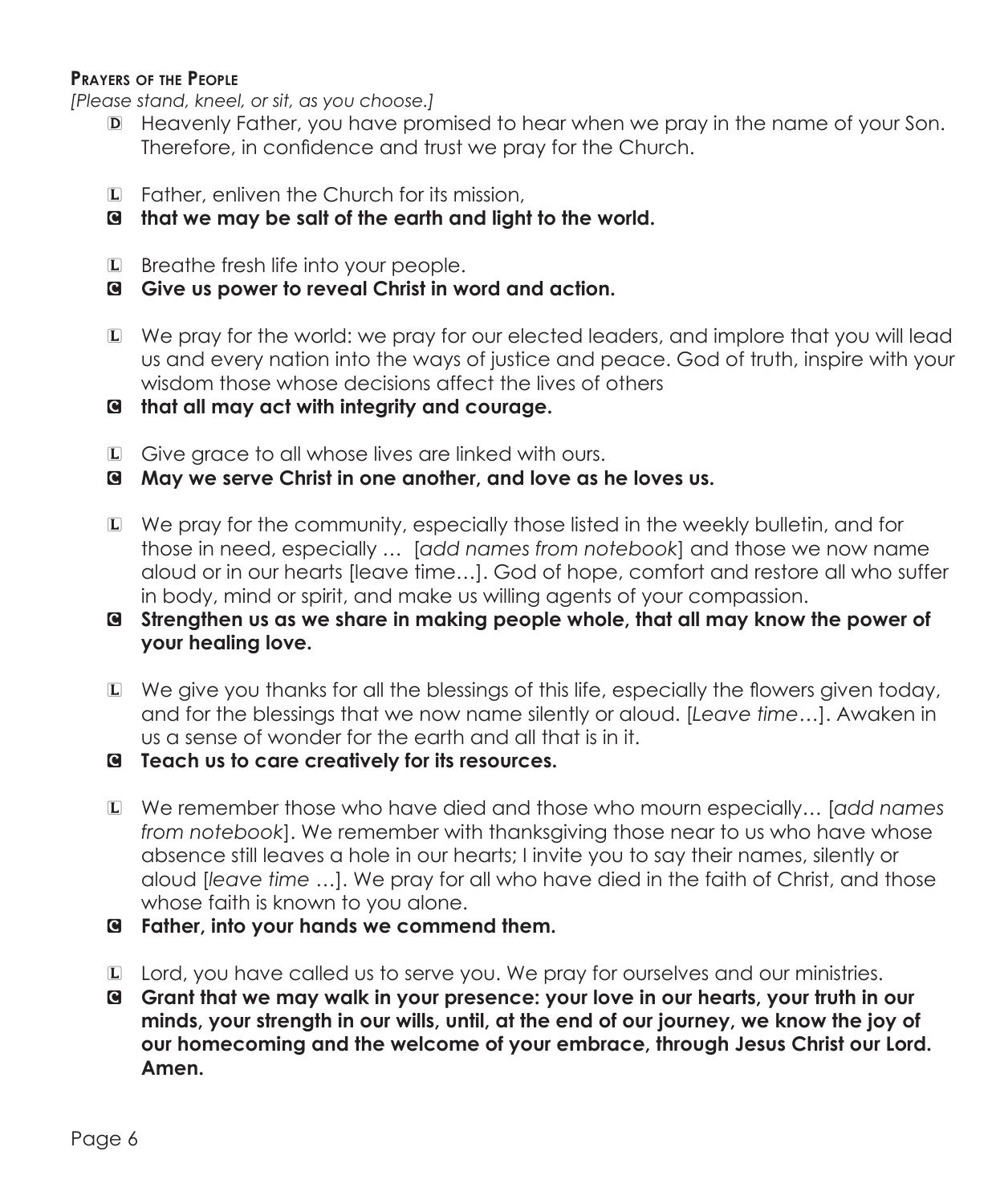#### **Confession and Absolution**

- C **God of all mercy, we confess that we have sinned against you, opposing your will in our lives. We have denied your goodness in each other, in ourselves, and in the world you have created. We repent of the evil that enslaves us, the evil we have done, and the evil done on our behalf. Forgive, restore, and strengthen us through our Savior Jesus Christ, that we may abide in your love and serve only your will. Amen.**
- P Almighty God have mercy on you, forgive you all your sins through our Lord Jesus Christ, strengthen you in all goodness, and by the power of the Holy Spiirt keep you in eternal life.
- **Amen.**

### **Prayers and Blessings**

[Those celebrating birthdays, anniversaries or special occasions may receive an individual blessing.]

#### **Children's Message**

### **The Greeting of Peace**

*[Please stand.]*

- P The peace of the Lord be always with you.
- C **And also with you.** (*All may greet one another in the name of the Lord.*)

## **The Holy Communion**

#### **Offertory Sentence**

D I appeal to you, brethren, by the mercies of God, to present yourselves as a living sacrifice, holy and acceptable to God, which is your spiritual worship. Bring your tithes, gifts and offerings with a heart full of gladness.

**Offertory** *Like a Flowing River* R. Powell

*[Please be seated.]*

#### **Presentation**

*[Please stand when the plates are given to the Deacon.]*

D We gladly present the fruits of our lives to the God who creates us, redeems us and sustains us. May we have the grace to use them to heal God's world.

**Presentation Hymn** *We Give Thee But Thine Own*

 $\mathbf{M}$  We give thee but thine own, whate'er the gift may be; *all that we have is thine alone, a trust, O Lord, from thee.*

*May we thy bounties thus as stewards true receive, and gladly, as thou blessest us, to thee our first-fruits give.*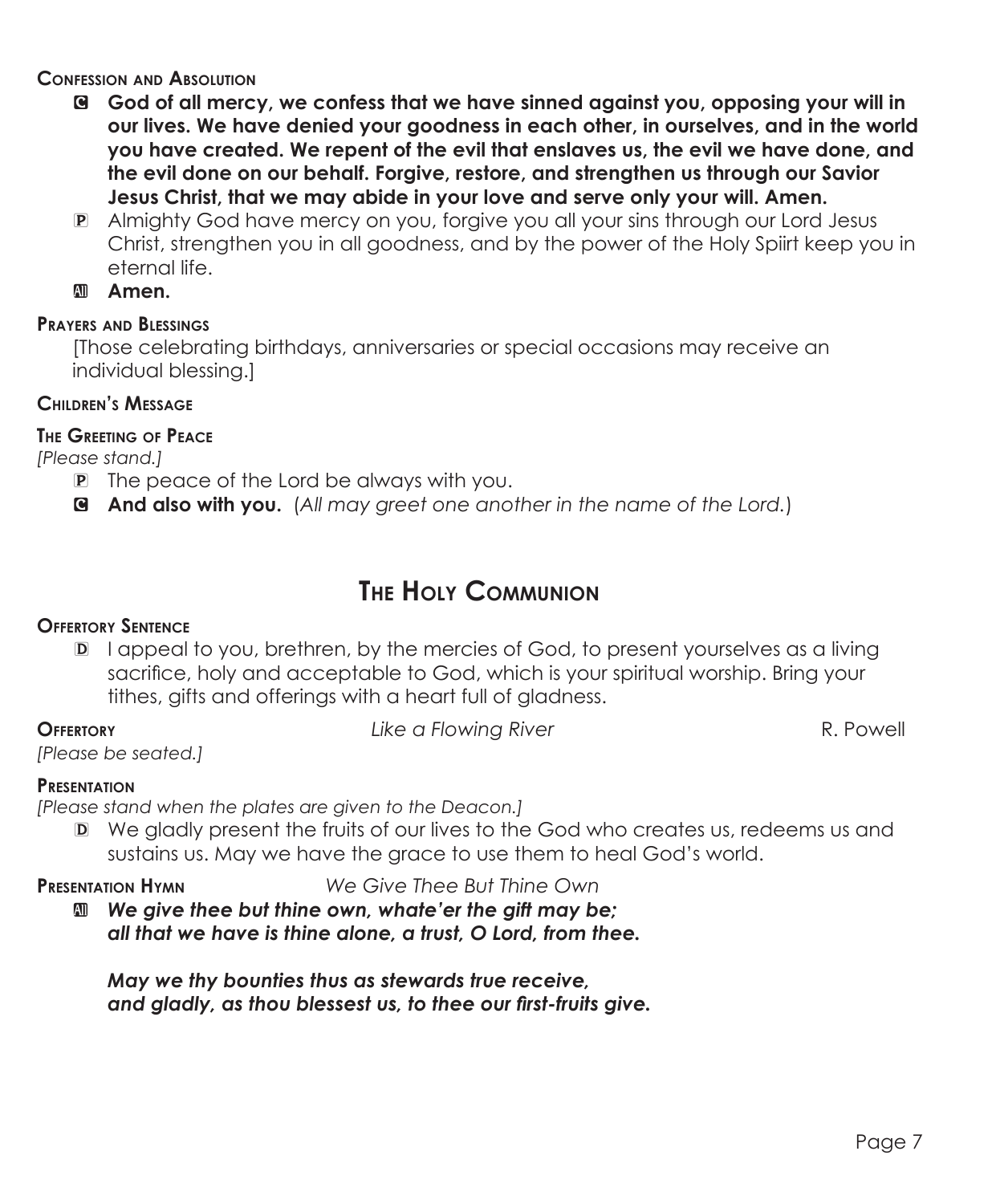**Eucharistic Prayer** [Enriching Our Worship 2]

- P The Lord be with you.
- C **And also with you**.
- P Lift up your hearts.
- C **We lift them to the Lord**.
- P Let us give thanks to the Lord our God.
- C **It is right to give our thanks and praise.**
- P We praise you and we bless you, holy and gracious God, source of life abundant. From before time you made ready the creation. Your Spirit moved over the deep and brought all things into being: sun, moon, and stars; earth, winds, and waters; and every living thing. You made us in your image, and taught us to walk in your ways. Glory and honor and praise to you, holy and living God. You reveal your glory as the glory of the Father, the Son, and the Holy Spirit: equal in majesty, undivided in splendor, one Lord, one God, ever to be adored in your eternal glory. And so, with all the choirs of angels, with the church on earth and the hosts of heaven, we praise your name and join their unending hymn:

**Sanctus** *Holy, Holy, Holy Lord* S125

*Holy, holy, holy Lord, God of power and might, heaven and earth are full of your glory. Hosanna in the highest. Hosanna in the highest. Blessed is he who comes in the name of the Lord. Hosanna in the highest. Hosanna in the highest.*

*[Please stand or kneel, as you choose.]*

P Time and again you called us to live in the fullness of your love. But we rebelled against you, and wandered far away; and yet, as a mother cares for her children, and as a father cherishes his family, you would not forget us. To deliver us from the power of sin and death and to reveal the riches of your grace, you looked with favor upon Mary, your willing servant, that she might conceive and bear a son, Jesus the holy child of God. Living among us, Jesus loved us. He broke bread with outcasts and sinners, healed the sick, and proclaimed good news to the poor. He yearned to draw all the world to himself, yet we were heedless of his call to walk in love. Then, the time came for him to complete upon the cross the sacrifice of his life, and to be glorified by you.

 On the night before he died for us, Jesus was at table with his friends. He took bread, gave thanks to you, broke it, and gave it to them, and said: "Take, eat: This is my Body, which is given for you. Do this for the remembrance of me."

 As supper was ending, Jesus took the cup of wine. Again, he gave thanks to you, gave it to them, and said: "Drink this, all of you: This is my Blood of the new Covenant, which is poured out for you and for all for the forgiveness of sins. Whenever you drink it, do this for the remembrance of me."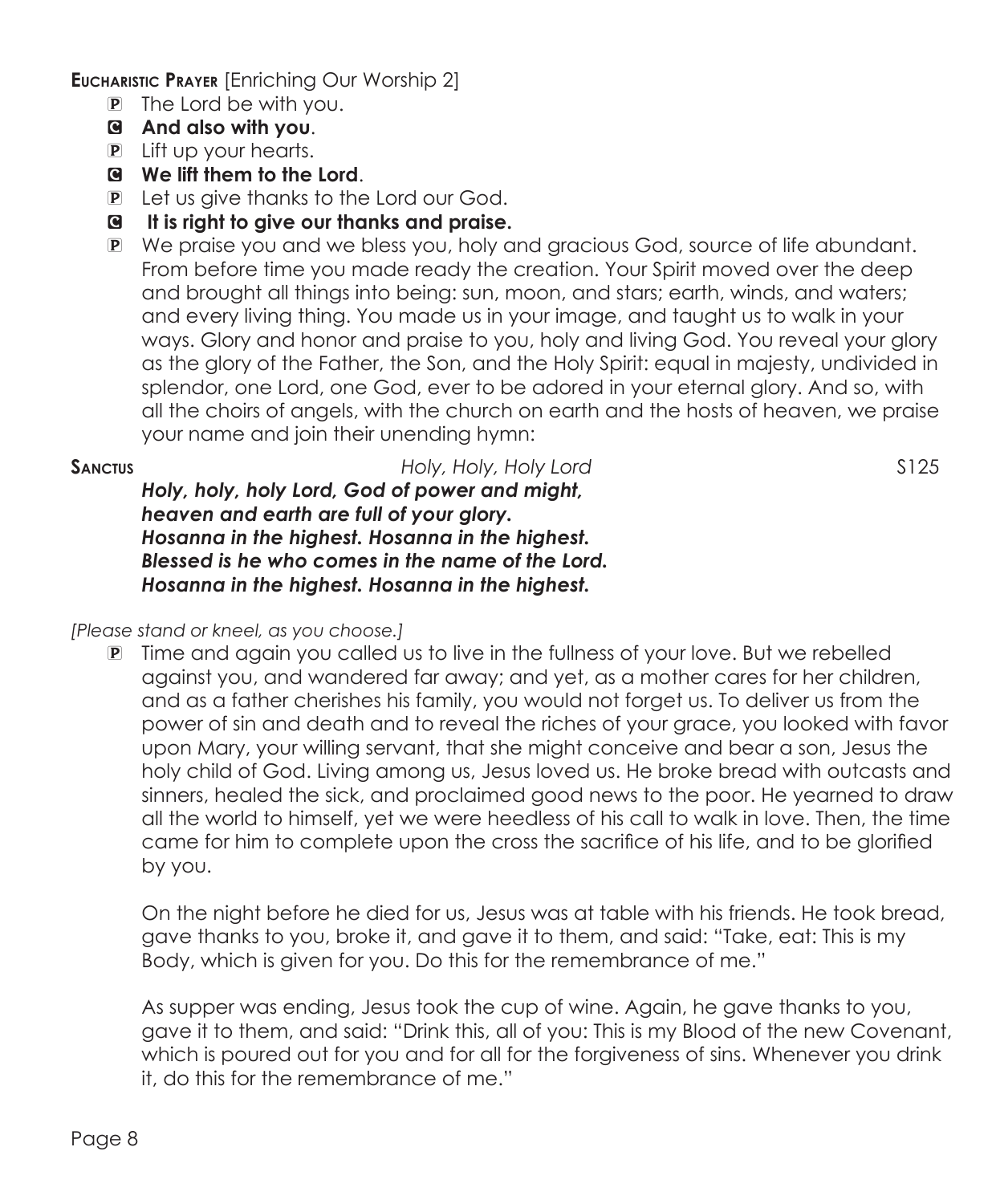- a **Now gathered at your table, O God of all creation, and remembering Christ, crucified and risen, who was and is and is to come, we offer to you our gifts of bread and wine, and ourselves, a living sacrifice. Pour out your Spirit upon these gifts that they may be the Body and Blood of Christ. Breathe your Spirit over the whole earth and make us your new creation, the Body of Christ given for the world you have made. In the fullness of time bring us, with all your saints, from every tribe and language and people and nation, to feast at the banquet prepared from the foundation of the world.**
- P Through Christ and with Christ and in Christ, in the unity of the Holy Spirit, to you be honor, glory, and praise, for ever and ever.

#### **Amen** *Amen* S147

### a *Amen. Amen. Amen.*

P And now as our Savior Christ has taught us, we are bold to say,

#### **The Lord's Prayer**

a **Our Father, who art in heaven, hallowed be thy Name, thy kingdom come, thy will be done, on earth as it is in heaven. Give us this day our daily bread. And forgive us our trespasses, as we forgive those who trespass against us. And lead us not into temptation, but deliver us from evil. For thine is the kingdom, and the power, and the glory, for ever and ever. Amen.**

#### **The Breaking of the Bread**

- P Bread and Wine: God's holy gifts for God's holy people.
- C **May we who share these gifts be found in Christ and Christ in us.**
- P The Gifts of God for the People of God. Take them in remembrance that Christ died for you, and feed on him in your hearts by faith, with thanksgiving.

*[You may be seated. All are welcome at the Lord's Table. Please follow the directions of the usher, who*  will let you know when it's your turn to go to the altar rail. You may stand or kneel. To receive, hold your *hands in front of you, one palm over the other. The priest will place a wafer there. You may either consume it immediately, and then sip from the cup of wine when it comes to you, or, you may wait and dip the wafer into the wine. When you are finished, please return to your seat by the side aisle.]*

#### **Our Prayer Team will be in the south narthex (at the back of the church) during Holy Communion to pray with you for healing, guidance, a loved one, or anything else on your heart.**

**Choir Hymn** *[Please remain seated.]*

**Chant** *Bless the Lord, My Soul [Please repeat this chant until the musician stops playing the tune.] Bless the Lord, my soul, and bless God's holy name. Bless the Lord, my soul, who leads me into life.*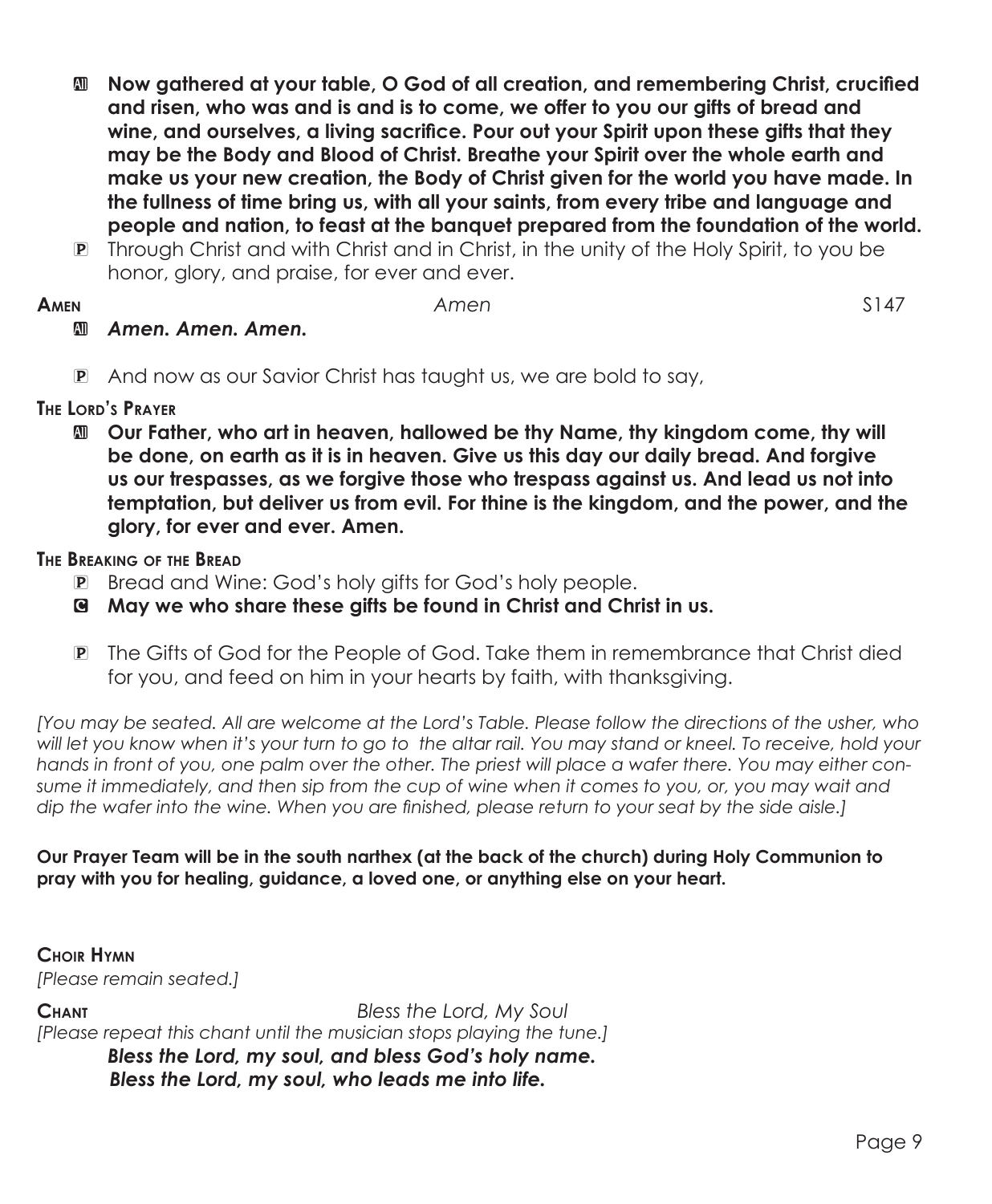#### **Post Communion Prayer**

*[Please stand or kneel, as you choose.]*

- P Let us pray…
- C **Loving God, we give you thanks for restoring us in your image and nourishing us with spiritual food in the Sacrament of Christ's Body and Blood. Now send us forth a people, forgiven, healed, renewed; that we may proclaim your love to the world and continue in the risen life of Christ our Savior. Amen.**

#### **The Blessing**

*[Please stand.]*

- P Live without fear: your Creator has made you holy, has always protected you, and loves you unconditionally. Go in peace to follow the Way of Jesus, and as you journey, the blessing of God, Father, Son and Holy Spirit, be with you now and always.
- C **Amen.**

**Sending Hymn** *God of Our Fathers* 718 a *God of our fathers, whose almighty hand leads forth in beauty all the starry band of shining worlds in splendor through the skies, our grateful songs before thy throne arise.*

*Thy love divine hath led us in the past, in this free land by thee our lot is cast; be thou our ruler, guardian, guide, and stay thy word our law, thy paths our chosen way.*

*From war's alarms, from deadly pestilence, be thy strong arm our ever sure defense; thy true religion in our hearts increase, thy bounteous goodness nourish us in peace.*

*Refresh thy people on their toilsome way, lead us from night to never-ending day; fill all our lives with love and grace divine, and glory, laud, and praise be ever thine.*

#### **The Dismissal**

- P Let us go forth into the world, rejoicing in the power of the Spirit.
- C **Thanks be to God!**

**Postlude** *Praise to the Lord Paul Manz*

*Scripture taken from the Common English Bible®, CEB® Copyright © 2010, 2011 by Common English Bible.™ Used by permission. All rights reserved worldwide.*

*Selections of the liturgy are taken from The Hymnal 1982, © 1985 by The Church Pension Fund. All rights reserved. Reprinted under One License.net # A-711594*